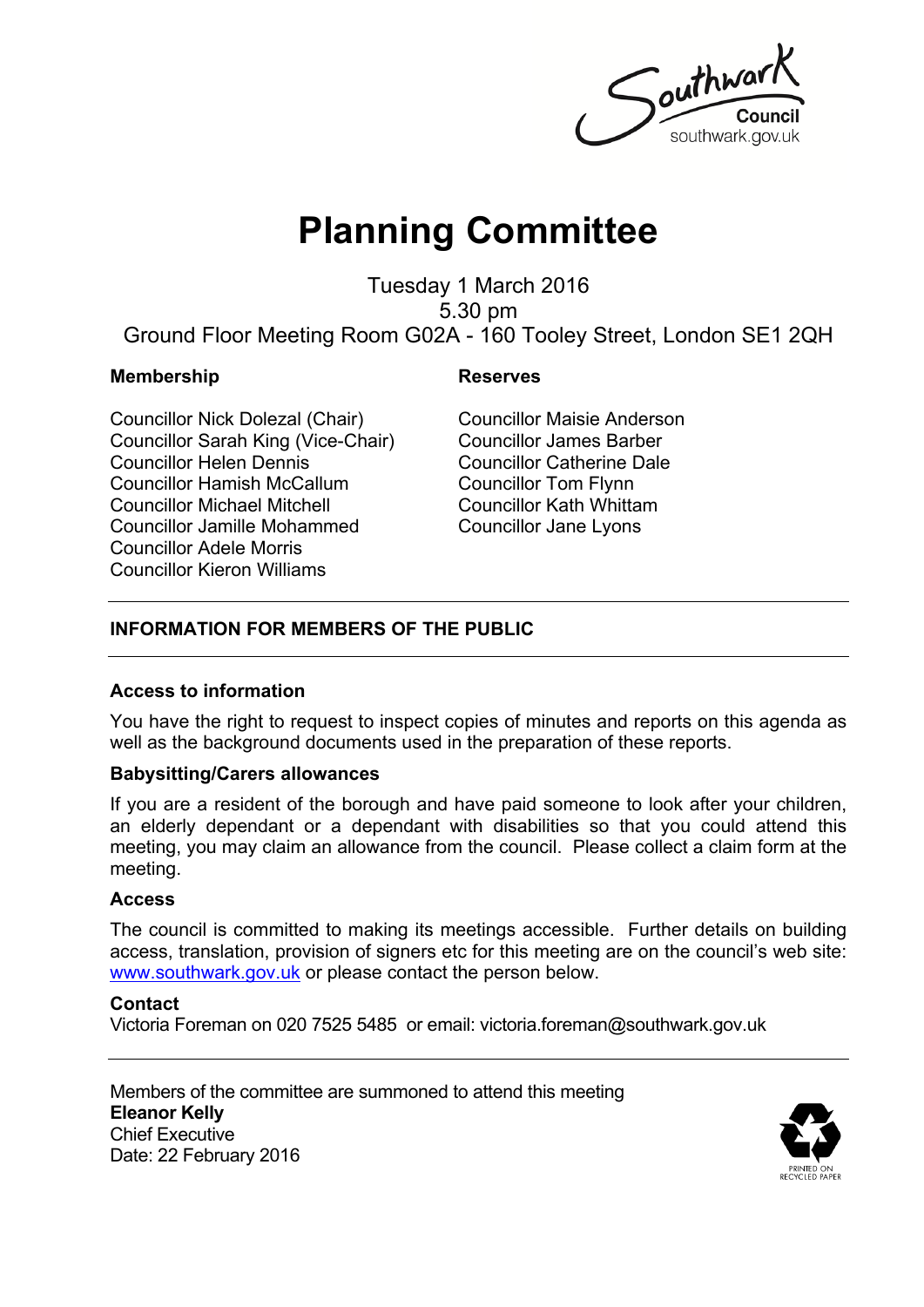Southwark southwark.gov.uk

## **Planning Committee**

Tuesday 1 March 2016 5.30 pm Ground Floor Meeting Room G02A - 160 Tooley Street, London SE1 2QH

## **Order of Business**

**Item No. Title Page No.**

#### **PART A - OPEN BUSINESS**

#### **PROCEDURE NOTE**

#### **1. APOLOGIES**

To receive any apologies for absence.

#### **2. CONFIRMATION OF VOTING MEMBERS**

A representative of each political group will confirm the voting members of the committee.

#### **3. NOTIFICATION OF ANY ITEMS OF BUSINESS WHICH THE CHAIR DEEMS URGENT**

In special circumstances, an item of business may be added to an agenda within five clear days of the meeting.

#### **4. DISCLOSURE OF INTERESTS AND DISPENSATIONS**

Members to declare any personal interests and dispensation in respect of any item of business to be considered at this meeting.

#### **5. MINUTES** 3 - 6

To approve as a correct record the minutes of the open section of the meeting held on 2 February 2016.